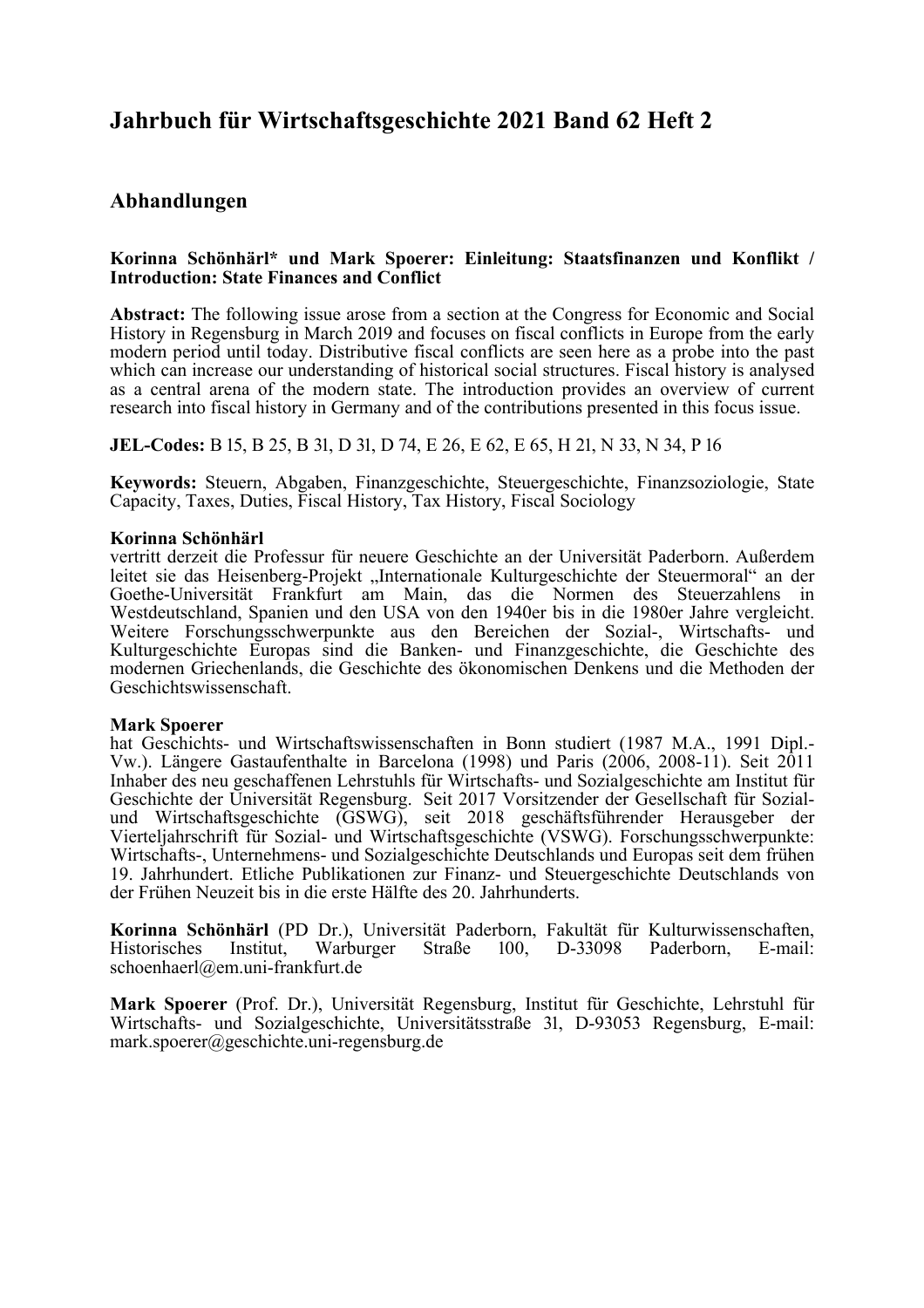# **Rachel Renault: Eine moralische Ökonomie der Steuern? Der Widerstand gegen die**  Reichssteuern als Kampf um politische Partizipation (Sachsen-Thüringen, 17.–18. **Jahrhundert) / A Moral Economy of Taxation/ Resistance to Imperial Taxes as a Struggle for Political Participation (Saxony-Thuringia, 17<sup>th</sup>–18<sup>th</sup> Centuries)**

**Abstract:** This article analyses the conflicts over imperial taxation in  $17<sup>th</sup>$ – $18<sup>th</sup>$  century Germany at local level. As imperial taxes have been mostly studied for the  $16<sup>th</sup>$  century and usually from the perspective of Vienna, observing them from below gives a completely different perspective. One can observe, in particular, very strong and long-lasting conflicts between subjects and territorial princes. The article defends the idea that taxation conflicts are not only due to the size of the tax burden, but also linked to social and political considerations. They provide an excellent vantage point for analysing the Empire from below and the popular politics that emerged within the imperial body politic.

# **JEL-Codes:** N 230, N 430

**Keywords:** Taxation, Holy Roman Empire, popular politics, riots and social conflicts, political culture, moral economy, Steuern, Reichssteuern, Aufstände und Revolten, Staatsbildung, Altes Reich, Politisierung

#### **Rachel Renault**

ist *Maîtresse de Conférences* an der Université Le Mans (Frankreich). Ihre Dissertation an der Université Paris I Panthéon-Sorbonne (Betreuung: Prof. Dr. Christine Lebeau) und der Westfälischen Wilhelms-Universität Münster (Betreuung: Prof. Dr. Barbara Stollberg-Rilinger) untersucht die Konflikte über Reichssteuern auf lokaler Ebene in drei Kleinterritorien Sachsens und Thüringens zwischen 1648 und 1806. Aktuell beschäftigt sie sich mit Teuerungen und Hungerrevolten im thüringischen Raum im 17. und 18. Jahrhundert.

Rachel Renault, Le Mans Université, Le Mans Université, Laboratoire TEMOS, 12 rue Castagnary, F-75015, Paris, E-mail: rachel.renault@univ-lemans.fr

#### **Daniel Schläppi: Kommunaler und kollektiver Widerstand gegen fiskalische**  Abschöpfung in der alten Eidgenossenschaft (Schweiz vor 1800)  $\vec{\ }$  Communal and **Cooperative Resistance against State Levies in the Old Swiss Confederacy (Switzerland before 1800)**

**Abstract:** Whenever there was a conflict about taxes in the Old Swiss Confederacy, it was about participation in collective resources in general, or about the question of who had to contribute to the commonwealth and to what extent, and who was allowed to benefit from it. In this debate the idea of a fair redistribution of goods among the full members of a political and economic community played a decisive role. Moreover, a tightening of the tax regime was never enforced unilaterally from above. Rather, newly demanded taxes were either withdrawn afterwards or at least offset by symbolic compensation. Given its tasks, the state had to be organized as cheaply as possible. This is why spending restraint was given at least as much importance as fighting taxes. Tax conflicts were conservative and not revolutionary in character. The protesters did not aim to fundamentally reorganize the system but, with reference to the old tradition and old freedoms, only wanted to abolish the grievances that were perceived to be becoming increasingly worse. The current conditions were merely to be re-arranged according to the model of the idealized ancestral community.

# **JEL-Codes:** B 150, D 30, D 60, H 23, H 26, H 27

**Keywords:** Steuergeschichte, Fiskalkonflikt, Alte Eidgenossenschaft, Ancien Régime, Basel, Bern, Schaffhausen, Solothurn, Zug, Genossenschaft, Gemeinde, Widerstand, history of taxation, fiscal conflict, Old Confederation, cooperative, community, resistance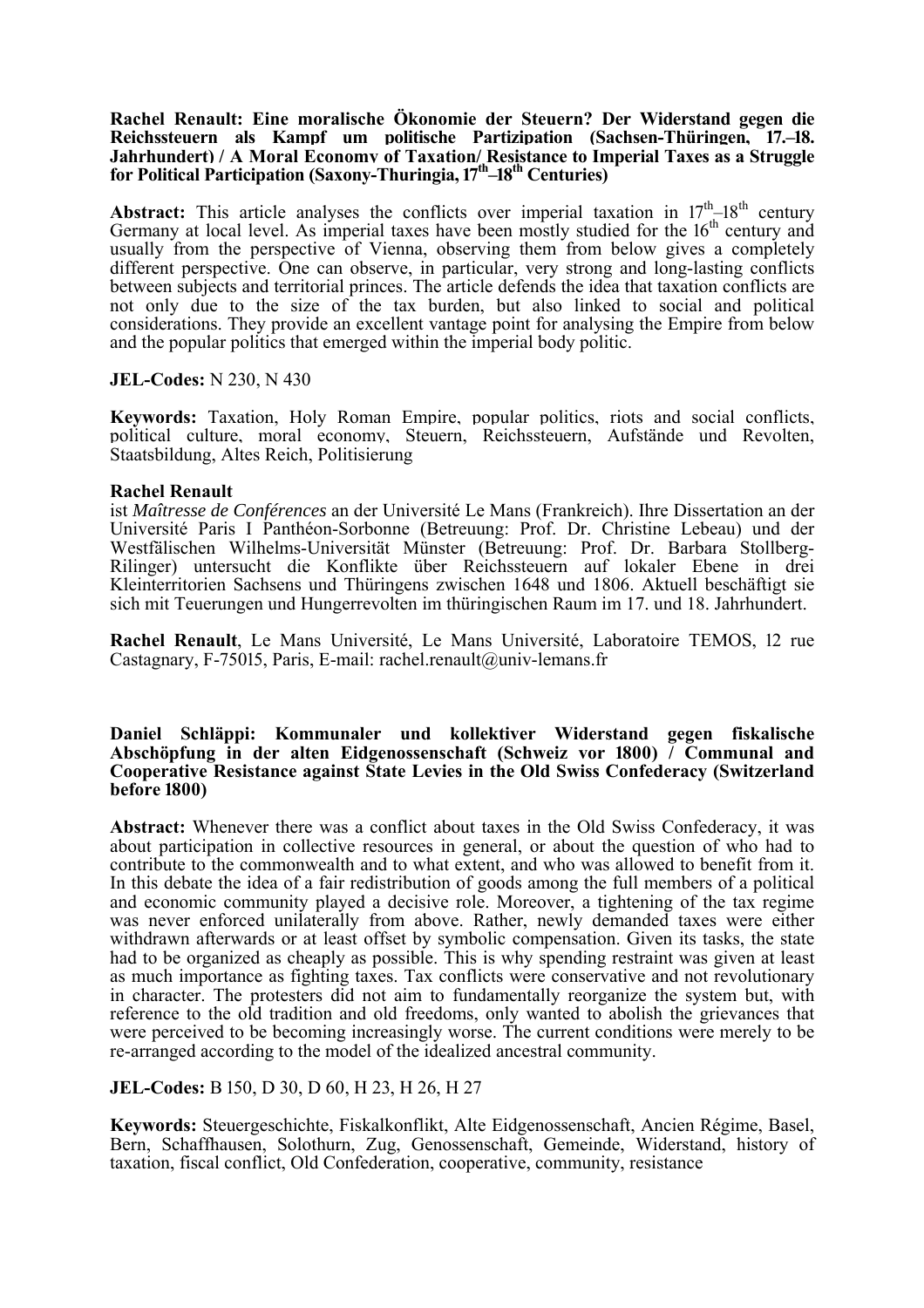# **Daniel Schläppi**

lehrt und forscht als *Senior Scientist* am Historischen Institut der Universität Bern epochenübergreifend zu vielfältigen Aspekten der Schweizer Geschichte. Dazu zählen Gemeinbesitz und kollektive Ressourcen, vormoderne Diplomatie, Emotionen, Erinnerungskulturen sowie angelagerte sozial-, wirtschafts- und kulturgeschichtliche Themen. Aktuell arbeitet er am SNF-SPARK-Projekt "Der Commons-Staat. Der Einfluss von Korporationen auf Staatsbildungsprozesse anhand von Schweizer Beispielen".

**Daniel Schläppi** (Dr.), Farbstraße 27A, CH-3076 Worb, E-mail: daniel.schlaeppi@hist.unibe.ch

#### **Maria Stella Chiaruttini: "Robbery Made the Kingdom of Italy, Misery Will Unmake It". Fiscal Conflicts and Italian Nation-Building / "Raub hat das Königreich Italien erschaffen, Elend wird es zunichtemachen". Fiskalische Konflikte und die italienische Nationsbildung**

**Abstract:** This contribution analyses the nineteenth-century debate on one of the most hotly debated topics of Italian history: public debt and taxation. Starting in the 1850s, fiscal policies were weaponised by liberal nationalist elites and their opponents alike to promote their contrary worldviews by arguing over the merits of national unification and a parliamentary system on the basis of their fiscal outcomes. First Piedmont, then unified Italy, were eagerly expected by Catholics and Bourbon legitimists to default on their debts as a result of their moral and fiscal profligacy, while liberals were concerned about popular support for the national cause in a context of rising taxes. Southern Italy in particular was very vocal in denouncing its perceived fiscal mistreatment by the Italian government, an accusation the North rejected by portraying Southerners as unpatriotic tax evaders. Today, these narratives are re-emerging not only in public debates questioning the Risorgimento as the nation's founding myth but also in the discourse about European integration.

# **JEL-Codes:** E 62, H 11, N 13, N 43, P 52

**Keywords:** sovereign debt, taxation, national wars, economic development, constitutional government, Italian North-South divide, Staatsschulden, Steuerwesen, Einigungskriegen, Wirtschaftswachstum, konstitutionelle Regierung, italienisches Nord-Süd-Gefälle

# **Maria Stella Chiaruttini**

is a University Assistant (Post-doc) at the Department of Economic and Social History of the University of Vienna. She obtained her PhD in History and Civilisation at the European University Institute in Florence in 2019. She has worked as a research and teaching assistant at the University of Zurich (Department of Economics) and Göttingen (Institute for Economic and Social History) and has lectured at the Universities of Turin and Lüneburg. In 2019 she was a visiting fellow at the University of Naples Federico II and was awarded the ASMI Postgraduate Essay Prize. In recent years she has presented at numerous international conferences and has published several contributions on economic integration and financial history.

**Maria Stella Chiaruttini** (Dr.), Universität Wien, Institut für Wirtschafts- und Sozialgeschichte, Universitätsring 1, A-1010 Wien, E-mail: maria.chiaruttini@univie.ac.at

# **Stefanie Middendorf: Notstand und Sachverstand. Zur Konfliktgeschichte der Weimarer Zwangsanleihe / Emergency and Expertise. The Weimar Republic's Forced Loan – A Case Study in Fiscal Controversy**

**Abstract:** In the aftermath of the First World War, the Weimar Republic found itself in financial disarray. Originally put forward by the antirepublican right, the idea of a forced loan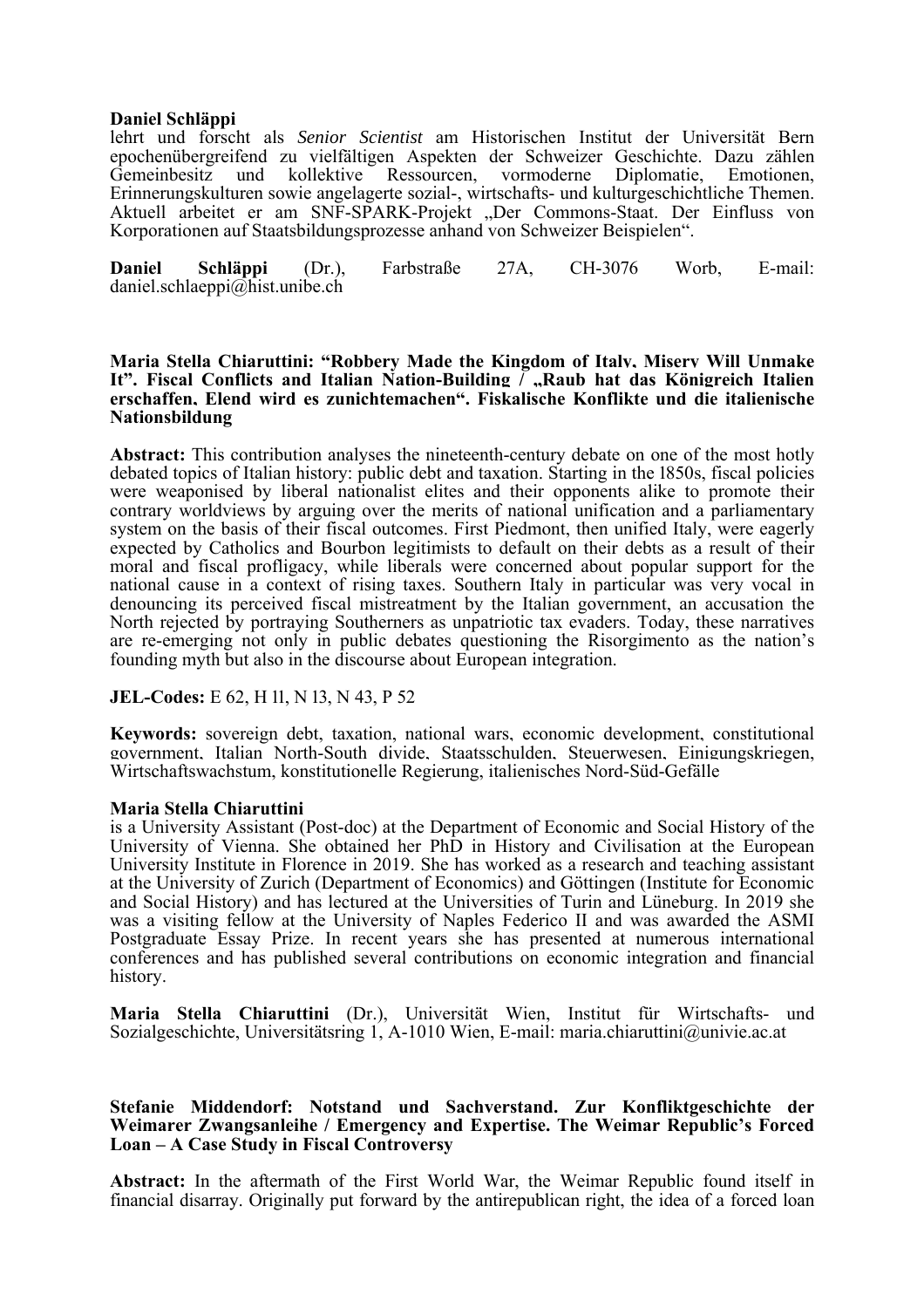emerged. The idea triggered harsh controversies regarding the shortfalls in the new state's sovereignty and its lack of fiscal power within the framework of an international order. The conflicting images of the Weimar state effected the decisions finally taken. This article argues that a rhetoric of emergency was combined with notions of the expert as an apolitical figure in order to legitimize compulsory lending. Yet, contrary to contemporary perceptions, the Weimar forced loan was not a result of governmental impotence or an exceptional incident within the history of public finance. As a political tool, it helped to solve conflicts on the national as well as the international level, if only for a short period of time. As an instrument of state finance, it was not an act of failure to still fiscal needs the , normal way' but a conscious claim for the autonomy of the Weimar state. But the conviction that compulsory loans might be a legitimate element of fiscal politics under the auspices of a strong and well-informed state emerged only with the Second World War – in Germany as well as on an international level.

**JEL-Codes:** B 100, B 200, H 500, H 560, H 630, N 240, N 440

**Keywords:** forced loans, compulsory lending, Weimar Republic, war finance, reparations, hyperinflation, public credit, sovereign debt, fiscal governance, economic knowledge, state of emergency, 20th century, interwar period, Zwangsanleihen, Weimarer Republik, Kriegsfinanzierung, Reparationen, Hyperinflation, Staatsverschuldung, Zwischenkriegszeit, Ausnahmezustand

#### **Stefanie Middendorf**

forscht und lehrt an der Freien Universität Berlin im Bereich Neuere Geschichte und Zeitgeschichte. Sie leitet gegenwärtig das von der DFG finanzierte Forschungsnetzwerk "Doing Debt. Praxeology of Sovereign Debt in the Long Twentieth Century" und arbeitet an einer Studie zur Gesellschaftsgeschichte des Gläubigers seit dem 19. Jahrhundert. Weitere ihrer Forschungsschwerpunkte sind die Geschichte von Staatlichkeit, Finanz- und Haushaltspolitik im europäischen Vergleich, die Rolle der deutschen Regierungseliten im 20. Jahrhundert und die Kulturgeschichte des modernen Frankreichs.

**Stefanie Middendorf** (PD Dr.), Freie Universität Berlin, Friedrich-Meinecke-Institut, Koserstraße 20, D-14195 Berlin, E-mail: s.middendorf@fu-berlin.de

#### **Paolo Bozzi: Economic Cultures and Debates on Taxation in Italy after World War II:**  1943–1948 / Wirtschaftskulturen und Steuerdebatten in Italien nach dem Zweiten **Weltkrieg: 1943–1948**

**Abstract:** This contribution analyses the change in the conception of taxation which occurred in Italy during the aftermath of World War II. From being a neutral mechanism to collect state revenue, in this period taxation became seen as a powerful political tool to redistribute income and wealth. The article primarily relies on material collected by the Economic Commission of the Ministry for the Constituent Assembly set up in 1945, a unique source which offers a comprehensive overview of the different conceptions of taxation at the time. Drawing upon their different economic and political ideologies, liberal economists and entrepreneurs, Christian Democrats, and Communists formulated alternative tax programmes. While liberal economists and entrepreneurs advocated the maintenance of the existing tax system on technical grounds, the Christian Democrats imposed a new conception of taxation as a means for income redistribution. Progressive and redistributive taxation was also present in the Communist programme, but their ambiguous tax views suffered from the lack of administrative and economic experience which liberal and Catholic economists had instead gathered before and partially even during the Fascist regime. The debate ended abruptly in 1947 with the exclusion of the left from government and the success of liberal conceptions. Nonetheless, during the 1960s, the Catholic emphasis on progressive and redistributive taxation incorporated the new Keynesian ideas on public finance and achieved a hegemonic position in the public debate, thus overcoming the traditional liberal view.

**JEL-Codes:** H 24, H 71, N 14, N 44, P 43, P 51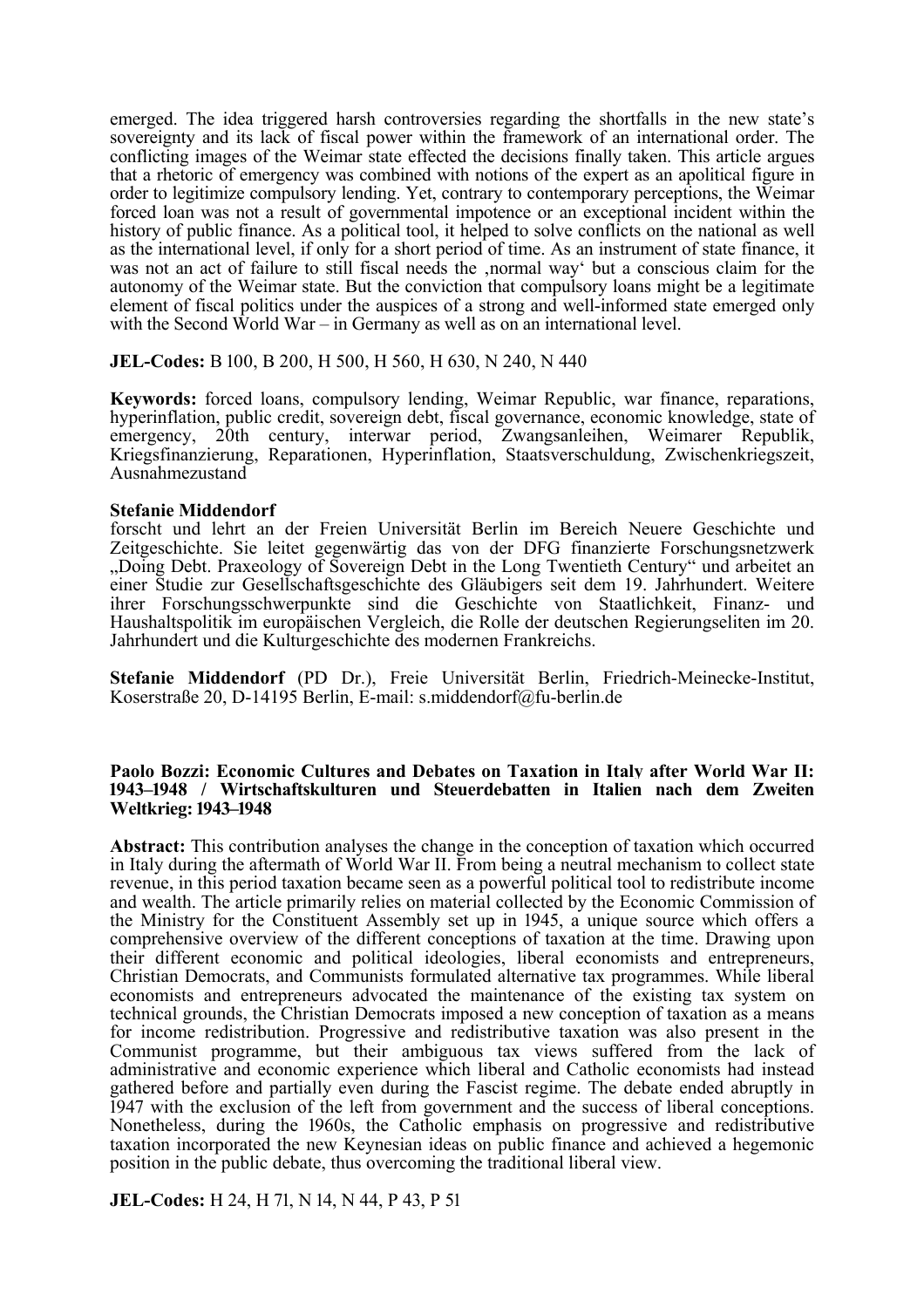Keywords: Italy after 1945, World War II, reconstruction, taxation, progressive taxation, Scienza delle Finanze, Italian Communist Party, Christian Democracy, Italien nach 1945, Zweiter Weltkrieg, Wiederaufbau, Besteuerung, progressive Besteuerung, Kommunistische Partei Italiens, Christliche Demokratie

# **Paolo Bozzi**

joined the Chair of Social and Economic History at Humboldt University in 2019 as research assistant, while pursuing his PhD in Economic History. Between 2014 and 2019, he studied in Pisa, where he received his M.A. in History from the University of Pisa in 2019 defending a thesis on the Economic History of 20th-century Italy. At the same time, he was a fellow at the Faculty of Humanities (Classe di Lettere e Filosofia) of the Scuola Normale Superiore, from which he was awarded a five-year scholarship. In 2018, he spent the spring semester at the University of Sheffield as Erasmus exchange student. Currently, Paolo is working on the redefinition of Italian fiscal contract in the 1970s. The research aims both at collecting quantitative data about the functioning of the Italian tax system, and at analysing the development of Italian tax policy with a particular focus on income and wealth redistribution.

**Paolo Bozzi** (M.A.), Friedrichstraße 191-193, D-10099 Berlin, E-mail: paolo.bozzi@huberlin.de

**Korinna Schönhärl: Steuerzahlverhalten quantifizieren. Die Entwicklung von Messmethoden und ihre politische Dimension am Beispiel von Günter Schmölders' Erfassung der Steuermoral / Quantifying Tax Payment Behaviour. The Development of Measuring Methods and their Political Impact. Günter Schmölders' Tax Morale Research as a Case Study** 

Abstract: From the 1880s scientists developed methods to measure (dishonest) tax payment behaviour. The first part of this article provides an overview of these methods and their development. The second part enquires into the function of measuring methods in the societal discourse about (honest) tax payments. The tax morale research of Günter Schmölders, carried out in the 1950s and 1960s, is then examined as a case study. The focus of interest is on the political advice that Schmölders gave, as based on his empirical results, and on the ideal image of the citizen and society which underlay the scientific method.

**JEL-Codes:** B 150, B 160, C 00, H 26, G 41

**Keywords:** Steuergeschichte, Steuerhinterziehung, Wissenschaftsgeschichte, Geschichte des ökonomischen Denkens, Quantifizierung, Messmethoden, Finanzpsychologie, Empirische Sozialforschung, tax history, tax evasion, history of science, history of economic thought, quantification, measuring method, financial psychology, empirical social research, opinion research

# **Korinna Schönhärl**

vertritt derzeit die Professur für Neuere Geschichte an der Universität Paderborn. Außerdem leitet sie das Heisenberg-Projekt "Internationale Kulturgeschichte der Steuermoral", das die Normen des Steuerzahlens in Westdeutschland, Spanien und den USA von den 1940er bis in die 1980er Jahre vergleicht. Weitere Forschungsschwerpunkte aus den Bereichen der Sozial-, Wirtschafts- und Kulturgeschichte Europas sind die Banken- und Finanzgeschichte, die Geschichte des modernen Griechenlands, die Geschichte des ökonomischen Denkens und die Methoden der Geschichtswissenschaft.

**Korinna Schönhärl** (PD Dr.), Universität Paderborn, Fakultät für Kulturwissenschaften, Historisches Institut, Warburger Straße 100, D-33098 Paderborn, E-mail: korinna.schoenhaerl@upb.de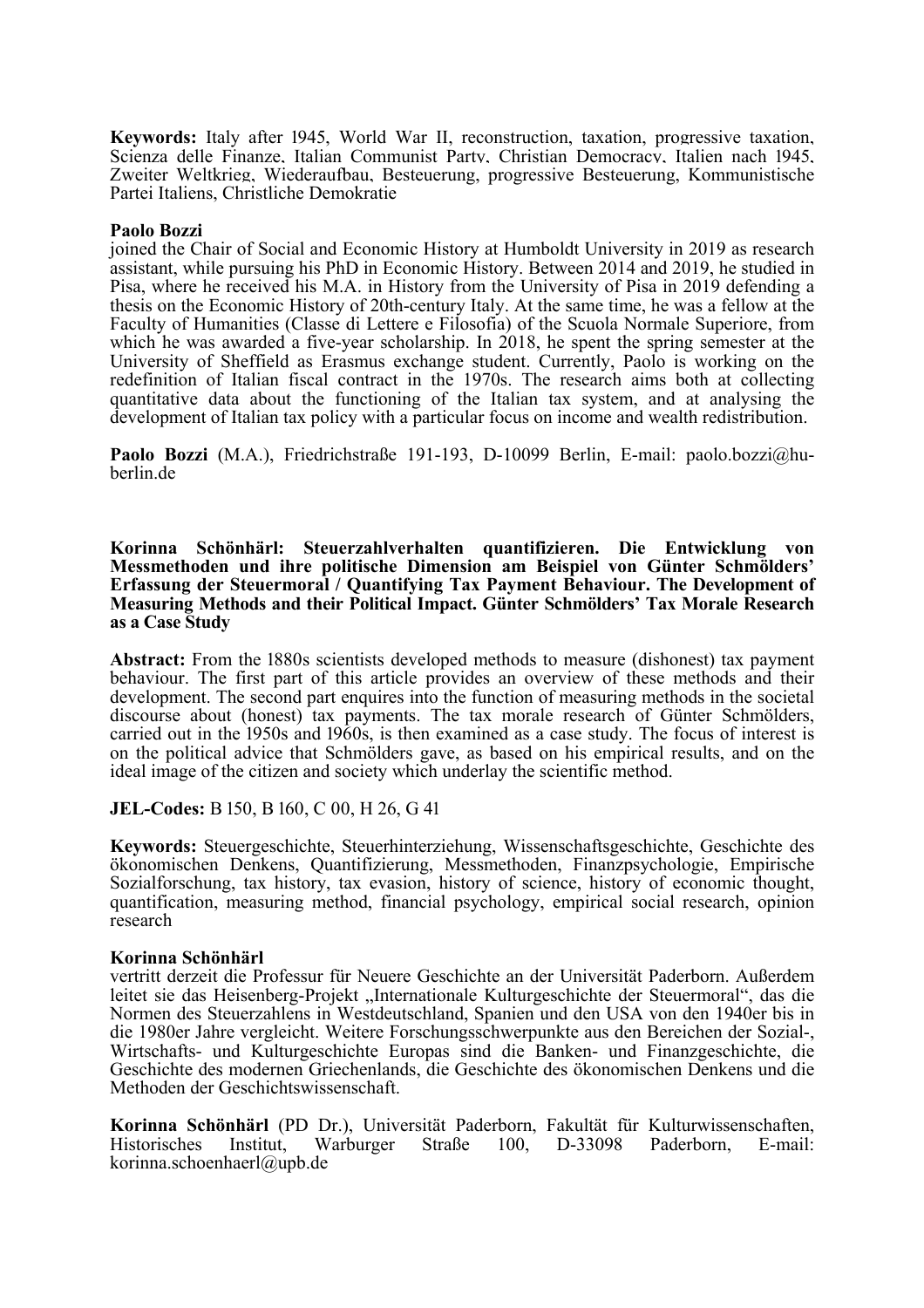# **Forschungs- und Literaturberichte**

# Alexander Leipold und Sebastian Huhnholz: Die Entwicklung des "Steuerstaates": **Ursprung, Aufstieg und Ende eines finanzwirtschaftlichen Fortschrittsparadigmas / The Evolution of the "Tax State": Origin, Rise and End of a Public Finance Paradigm**

**Abstract:** For decades, the Schumpeterian tax state was considered the central paradigm of Fiscal Sociology. However, it increasingly fails to meet many of the conceptual challenges of contemporary public finance. To demonstrate this, the paper undertakes a double recontextualization of the discourse on public finance. Its development is traced back to evolutionary thinking, which Joseph Schumpeter updated around 1918. However, and following the rise of democratic capitalism after  $1945$ , thinking about the tax state became intertwined with economic control. Its socio-political specifics were marginalized. Since the Great Recession of  $2008/2009$  and widening fiscal crises in advanced capitalist economies, this discursive narrowing has again become the subject of political and economic controversies.

# **JEL-Codes:** B 15, B 25, B 52, Z 13, Z 18

**Keywords:** Staatsfinanzen, Fiskalentwicklung, Schumpeter, Steuerstaat, Ideengeschichte, public finance, fiscal evolution, tax state, intellectual history

# **Alexander Leipold, M.A.**

ist Doktorand am Zentrum für Demokratieforschung der Leuphana Universität Lüneburg. In seinem Dissertationsprojekt untersucht er die Bedeutung von finanzpolitischer Expertise für Unternehmensteuerreformen in Deutschland seit 1965. Leipold hat Politik- und Verwaltungswissenschaften an der Universität Hagen studiert. Er arbeitet an der Universität Hamburg.

# **Sebastian Huhnholz**

ist akademischer Rat a.Z. am Institut für Politikwissenschaft der Leibniz-Universität und dort komm. Leiter des Arbeitsbereichs Politische Theorie und Ideengeschichte. Er studierte Sozialwissenschaften an der Humboldt-Universität Berlin, wurde an der LMU München promoviert und habilitierte sich dort. Er forscht über Politik- und insb. Demokratietheorien öffentlicher Güter und der Staatsfinanzierung.

Alexander Leipold (M.A.), Universität Hamburg, Mittelweg 177, D-20148 Hamburg, E-mail: alexander.leipold@uni-hamburg.de

**Sebastian Huhnholz** (PD Dr.), Leibniz-Universität, Institut für Politikwissenschaft, Schneiderberg  $50$ , D- $30167$  Hannover, E-mail: s.huhnholz@ipw.uni-hannover.de

#### **Christian Hecker: Wann ist ein Unternehmen profitabel? Der Wandel des Rentabilitätsdenkens in deutschen Großkonzernen im Laufe der Nachkriegszeit / How Much Profit is Necessary? The Change in Profitability Goals in Large German Corporations since 1945**

**Abstract:** This paper analyses how the profitability of public companies in the Federal Republic of Germany has been measured since the 1950s and under which conditions corporations were considered successful. For this purpose, textbooks and arguments of leading business economists, speeches and publications of managing directors and companies' annual reports are surveyed, in order to identify trends and policy changes. The paper demonstrates that the introduction of shareholder value approaches, based on financial market data, in the 1990s led to a fundamental change in management practices, connected to innovative financial accounting techniques. Since then, companies' profitability has been